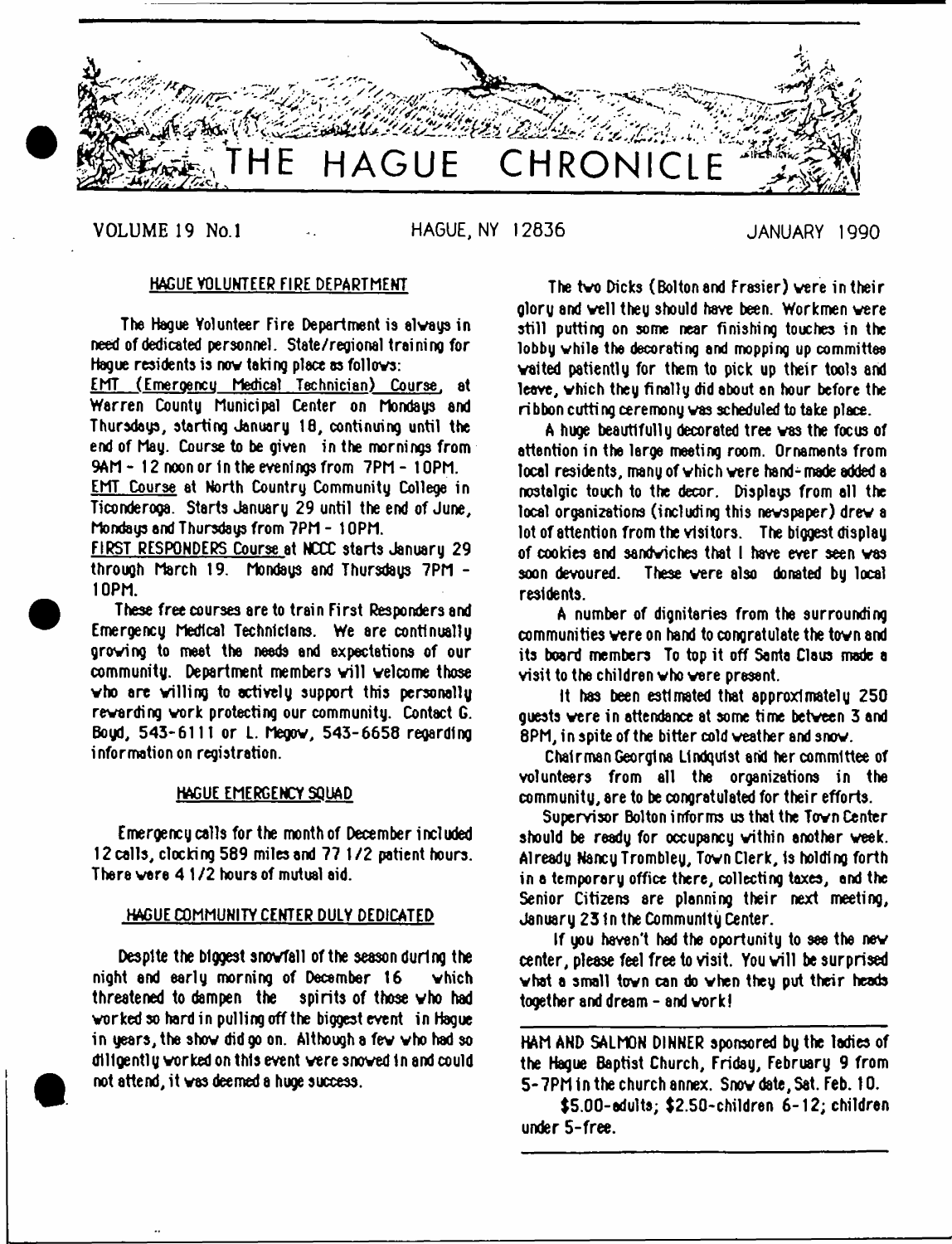## POOR DEER!

What do you do if you hit a deer? If you are a person like this publisher, you will want to go in hiding!

On January 4 vhlle I vas driving to the Planning Board meeting, a deer jumped from the side of the road striking my car. I thought as fast as my little old brain vould think and braked and sverved to the left, but it vas too late. The deer had already hit and all I remember seeing vas her head and body through my right door vindov. I stopped at the first house, (the Richard Dunk1ees)vhich vas only a few feet dovn the road, to use their phone. My first thought vas to call the Tovn Hall, vhere I knev I vould find John Breitenbach, Jr. and ask him vhat to do. He told me he vould call the DEC for me. My second thought vas vondering vhat I had dona to the poor animal. Was it only hurt? Was It lying In the road vhlch could cause an accident? Had it vandered back into the voods to suffer? There vas no vay I could handle that situation! I proceeded to my meeting and during the course of the evening Mrs. Dunklee called to say that someone had dragged it off to the side of the road and vondered if it vould be o.k. for them (the Dunklees) to take it to their house. I had already assured her that I did not vant to keep the deer and that I vould be very happy for them to have it if it vas o.k.'d by the game varden.

I called her the next morning and she said the game varden had been there, tagged the deer and they vould take care of it.

I'm still in mourning and so is my car!...djh

## WE GET LETTERS

from Mr. George Sanford to Mr. Donald W. Read, regarding the Lake George Association Nov. newsletter.

"Impossible!! Incredible!!

"I can't believe vhat t just read!!

"Stop me if I am vrong. You say:

" 1. The Lake George School Board 'doesn't care' if the construction site of the new gymnasium causes severe lake pollution.

"2. The LG Park Comm, ignores the recommendations of its ovn management technical group.

"3. The LGPC severely erodes its credibility by granting a variance to their moratorium that seems high] y i nappropr'thumbs its nose\* at the LGA.

"5. The LGA and the LGPC, both of vhom ve all have supported and respected for their partnership in protecting the lake, are now litigants.

"6. The LGPC, our vatchdog, seems bent on form ulating rules to lean on the little guy but will be running the other vay from the heavy hitters such os school boards; municipalities and state agencies.

"Please, someone, tell me it's not true!!!

Ed: We vould like to hear the ansver to this.

And from Gary Pal matter, Pleasanton, Ca. ve hear

" $\dots$  As I've told you in previous communications, Lake George plays a large, very large part in my, well ... unconcious. I svim into cold clear voter to calm my battered nerves. I gaze at the sun- dappled vater and small the early morning breeze to relieve a headache or to put myself to sleep after a stressful day. All this from California. I haven't physically seen, felt, smelled, heard or tasted the lake in over three years, but mentally I was there moments ago, thanks to the Chronicle.

"Stay in touch." /s/Gary Pal metier, Pleasanton, CA

# CUB SCOUT PACK 21 NEWS

The Scouts and leaders of Pack 21 vould like to thank all vho donated to and all vho have helped vith the bottle and can drive around Hague. Special thanks to Kay and Walt Wells for the use of their garage! As of January 8 we hi redeemed bottles and cans for \$283.45! To wind up the drive we will make last pick-ups on Saturday, January 20, and Sunday, January 21. Those vho have been saving bottles and cans for the Scouts please call 543-6590 or 543-6007 for pick up.

Thanks also goes to American Legion Post 1538 in Hague, Fred Sharpe, Aaron Middleton, Mary Beadnell, Herb & Nell Belknap, Steve Palmer and Gladys Fuller for their generous contributions.

The bottle money and donations will be used to purchase caps, neckerchiefs and slides and pack insignia for the Scouts. These will be presented at our first pack meeting, which will be held at the Community Center sometime in the near future. We will announce the date and time as soon as possible.

The Cubs are all enthusiastic at their den meetings. Wa hope the "Akelas" at home are avare of their vork and are encouraging them to learn and achieve their badges.

Not to be forgotten, special recognition goes to Debbie Girard, assistant Webelos leader, for helping guide our  $oldest Cubs (and Perry) \ldots KC$ 

t \* \* \* \* \* \* \* \* \* \* \* \* \* \* \* \* \* \* \* \* \* \* \* \* \* \*

Jfctf *cant tin. if you run after money, materialistic. If you don 1 get it you 're a laser. if you ge^J and keep it, you Ye a miser, if you don't try to get it, you tack ambition, if you get it and spend it you Ye a spendthrift, if you sti/t hate it after a titetime of vork, you Ye a foot vho never got any fun out of tife.*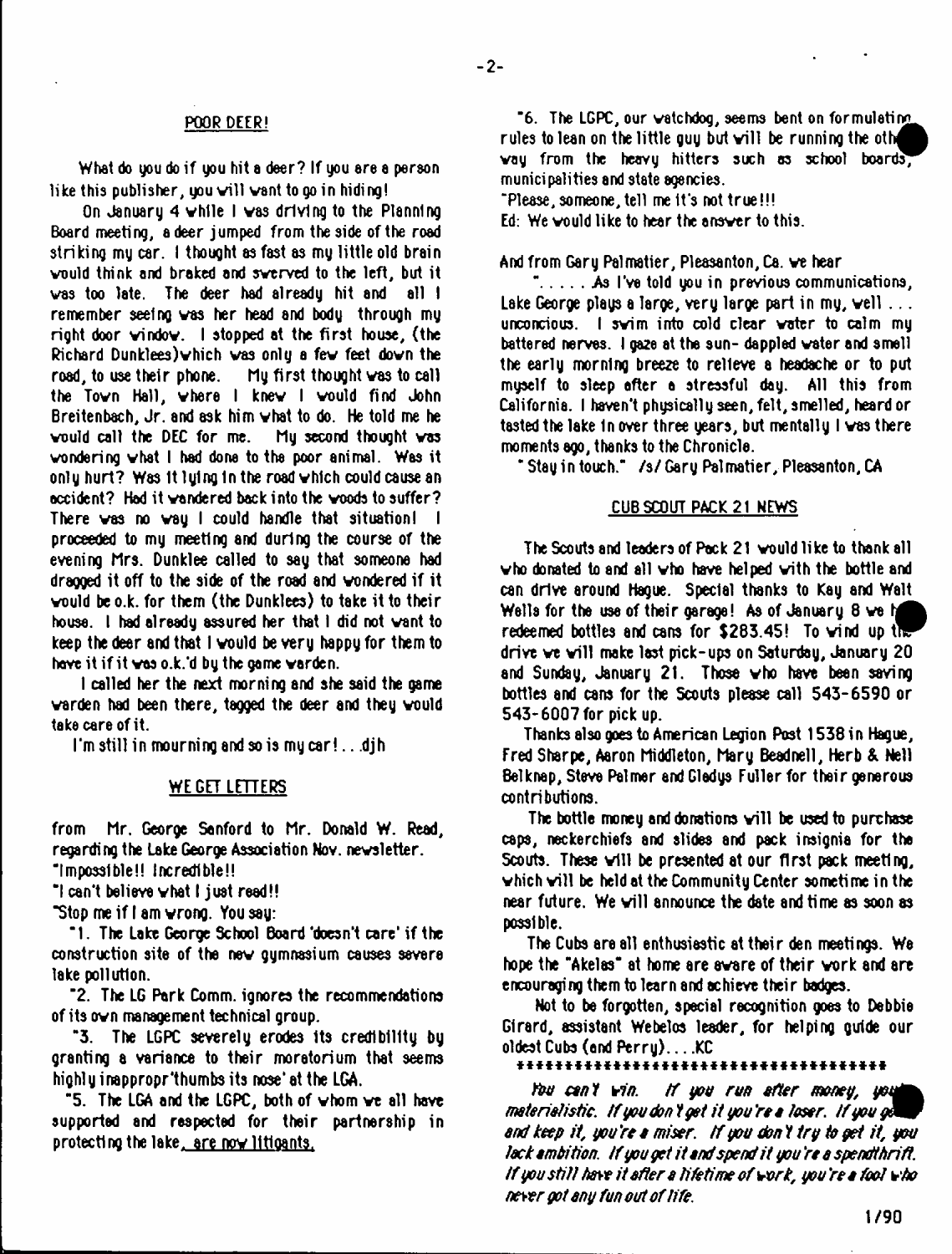#### £ TOWN BOARD MEETINGS

Tvo guests vere present at the Hague Tovn Board meeting held on December 13.1989.

Mark Lorenoof Cable TY explained the company's nev plans and new cable line electronics. By nov all subscribers should have received a mailer explaining the nev plans and the nev rates.

Ann Gregor from North Country Life Flight spoke enthusiastically about this rescue unit that will benefit us all. The group needs fundi ng (al most all are volunteers) and Miss Gregor's mission vas to let us knov hov the money vould be used and to ask for a yearly commitment of funds from each of the 64 communities involved. They will also accept individual donations. If you are interested the address is: North Country Life Flight, P.O. Box 994, Saranac Lake, NY 12983. Telephone (518) 891-4141 - Ext. 307.

Frank Fovler, a member of the Zoning Board of Appeals resigned. Resignation vas accepted vith regret.

William Dutcher of the Wind Surfing Organization  $\bullet$  has again requested use of the beach on June 30-July 1. Since a fev problems arose last year Dick Frasier vould like a personal appearance by Mr. Dutcher to ansvar some questions and vould like us to set some rules if permission is granted.

On December 4 Guy Roemer and Supervisor Bolton presented a report to the State Board of Equalization and Assessment In Albany at vhlch they cited many comparables betveen Hague and Tlconderoga that seemed out of line. A great deal of this vork has been researched by AHson Craig and Bolton commented on hov much the tovnoves her for this volunteer effort.

In nev business: Spear Johnson has been appointed to the Board of Assessment Reviev. The board is nov complete vith five members.

Resolution  $*42$  was passed moving money (\$950) from one code to another.

Policies for the nev community center are under consideration.

TOWN BOARD - December 28. 1989 The annual audit meeting vas held by the tovn board on Dec. 28, 1989 to close the books for 1989. Records from Tovn  $\bullet$ Justice and Supervisor (subject to audit) vere sccepted.

Resolutions vere passed allocating funds in the

various community organizations as the tovn does each year and amending Employees' Guide.

- 3-

A hearing in Albany on the school tax problem vas attended and information filed with Dept. of Equalization and Assessment. A nev approach vas recommended by Alison Craig concerning another school district in the state vho had solved a similar problem.

A solution is being sought for a freezing compacter problem.

Resolution #48-1989 was passed re: plaque and thanks to Mary Alice Scripter for her years of dedication as town clerk. A purse of \$600 was included, this from collected donations.

Supervisor Bolton was to be sworn in as Chairman of Warren County Supervisors at a meeting of the Board of Supervisors at the Warren County Munici pal Center at 10:30AM January 3,1990.

TOWN BOARD - January 2. 1990 - Organizational Meeting Svorn In vas Tovn Justice Ken Yav. Justice Yav then heard the oaths of Supervisor Bolton, Councilman Frasier, Superintendent of Highvays Belden and Tovn Clerk Trombley. Councilman Braisted and Assessor Clinton Frasier will be sworn In at a later date.

Listed separately are appointments, committee assignments ami Special Committee Assignments.

Supervisor Bolton then listed the year's accomplishments vhich included the near completion of our nev Community Center, the school tax problem and possible solutions, hiring of full time Zoning Administrator among others. Goals for 1990 include study of vaste treatment plant; landfill closure, building recycling center; committee for rules and regulations for nev Community Center; adopting policy for contractors using landfill and adopting and enforcing substance abuse policy.

A special January 25,1990 meeting at 6:30PM is scheduled for bid openings for re-advertised beckhoe/tractor.

TOWN BOARD - JANUARY 9. 1990 This vas the first tovn board meeting of the year. A.PA. informed the tovn that a \$5,000 grant had been avarded Hague for use in proprosed municipal planning.

Cablevision's letter from Mark Marino, general manager. He updated information on developments vith cable. Yery soon all problems should be worked out. Be patient! (Cont.on p.4)

- 3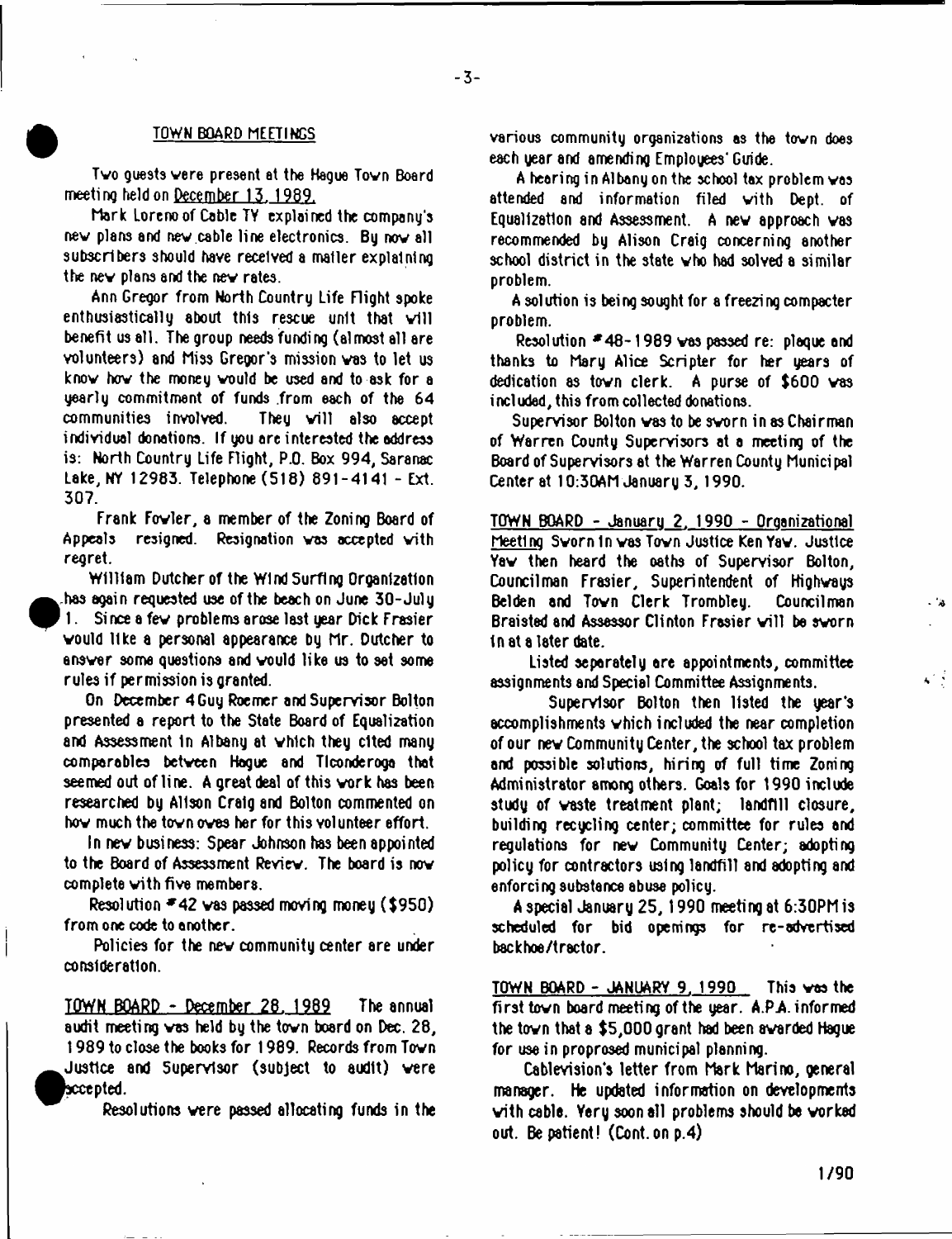- **4**-

## TOWN BOARD (Cont.)

Various requests to community groups vere made (such as: use of highvay crev for help vith Winter Carnival) and all received approval.

Committee reports: It vas announced all February meetings can be held in the Community Center. It vas also announced that WO vehicles mau drive across the oark or beech and the ramp has been blocked off.

All information on the school tax investigation has been filed and ve are vatting a reply.

In unfinished business: The rules for installation of culverts are still bei ng discussed.

Nev business: includes change in elderly exemption scale for Hague residents. May be checked in assessor's office.

Petty cash funds (2, for \$25 each) vere approved for the tovn clerk.

Bill Dutcher, Windsurfing Assoc, vas given authorization to use the beach on June 23 for surfing competition. Beach and park regulations will be forvarded to him before the event... gl

## ZONING BOARD OF APPEALS - DECEMBER 21. 1989

The first item on the agenda for the ZBA at its Dec. 21 meeting concerned the appeal of Zoning Administrator's decision 61-1-8 by John Caffry, representing neighbors of the Northern Lake George Resort, The attorney listed five specific points he vanted them to consider. After discussion each of the five items vas voted upon separately. (Mr. Belden of the Board abstained and Mr. Martucci (N.L.G.R.), also a board member, vas not sitting vith board during this discussion.) Five members remained to vote and i n each of the five items voted unani mousl y agai nst the appeal.

In the only other item for that evening vas a request from Mr. Soliday to erect a 6ft. fence between his property and his neighbor's. There vere no objections from the audience and a letter from the neighbor said he vould find no problem vith a fence. No decision was made...gl

## TOWN QF\_NAGUE PLANNING BOARD

The December 7 meeting vas not reported in December's Hague Chronicle due to the early publication. Site Review Committee reported on its findings for the Green Island Associates project in Silver Bay. The Board discussed the areas of concern

regarding this project. It vas noted that the Warren County Planning Board will need to review this proposal and that application for a Class A Marina permit has been made to the Lake George Park Commission. The S.E.Q.R. process Is also being conducted vith the Tovn of Hague acti ng as lead agency.

Chairperson Laundree made a motion to deny the project because it falls within the designated residential TR 1 2one and the proposal does not meet Hague's dock regulations. All members voted in favor of the motion.

Mr. John K. Carney was granted conceptual approval for a subdivision.

An area variance for a 6ft fence for Mr. Soliday, vas recommended for approval to the ZBA.

PLANNING BOARD - Januaru 4. 1990 - Meeting opened at 7:32pm. Minutes of previous meeting vere approved vith minor corrections. Mr. Lindquist made his report on the site plan review committee's visits to: 1. Scott Patchett's property located at the corner of New Hague and West Hague Rds. Mr. Patchett has filed an application for the construction of a multiple family dwelling on this site vhich, in addition to Planning Board approval, also requires A.PA approval. A public hearing vas scheduled for February 1 at 7PM. 2. Jeff Little's application to construct rental units on property located on the north corner of Ft. 8 and West Hague Rd. Mr. Little's proposal vas to replace 8 travel-trailer sites and 2 motel units vith 5 year-round housekeeping units. The land is located in a zoning district that requires 2.9 acres per principal building. The total acreage, according to the tax map, is 1.7+ acres. Under our revised Section 9.020 covering Conversion of Certain Existing Uses, it vas pointed out that:

Tourist accommodations, rental cottages and group camps, permanently affixed to the land end existing on May 22, 1973, the date of adoption of the Adirondack Park Land Use and Development Plan, and existing as of the date of this Ordinance shall be allowed to be converted from their previous use to Individual single family residence use, notvithstonding the feet that such structures, es converted, do not conform to the provisions of this Ordinance or the Shoreline Restrictions...(B) (i) SUCH CONVERSION SHALL ONLY BE ALLOWED BY THE OWNER OF RECORD AS OF THE DATE OF THIS ORDINANCE...." (Emphasis added). The above quote is from our ordinance es emended and adopted by the Tovn of Hague on June 13, 1989 and approved by the APA on July 21, 1989.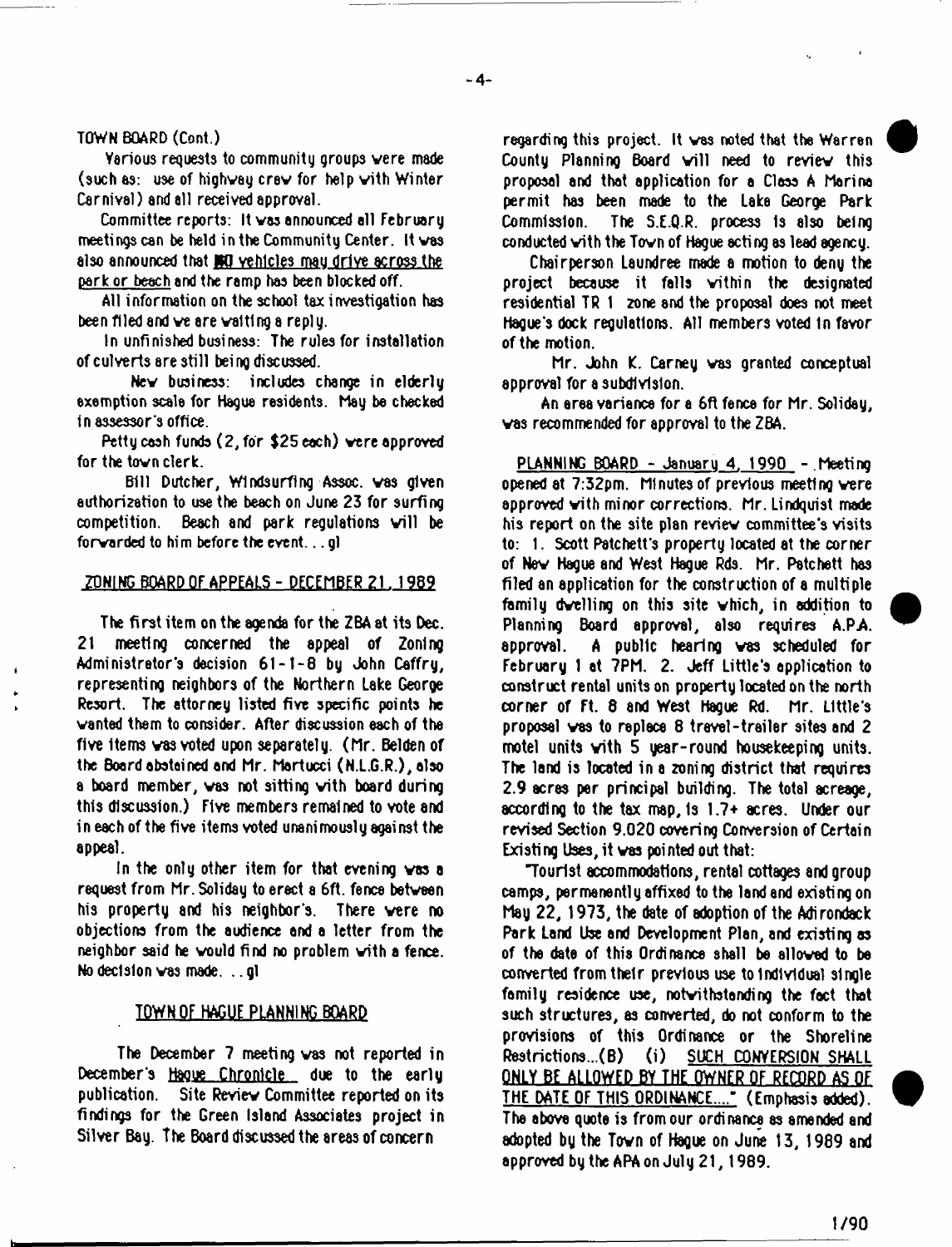#### WILLY C'S DEC '89/JAN '90 WEATHER NOTES

December 1st vas definitely the start of vinter here in the north basin of Lake George. It vas cold, but then it vas cold everywhere. The folks in the lover Rio Grande, Florida, Georgia, etc vould be more than happy to tell us about cold. Yes, the coldest Dec. since veather records have been kept. The lake froze over the night of the 22d/23d, the earliest date since our source of recorded records, vhich goes back to 1901. The temperature never rose above the freezing mark until the final day of 1989 when it hit 382, the highest for the month. Our low, lakeside was  $-8^{\circ}$  on the  $27th$ . Up in the mountains it was in the  $-30$ 's. We now have a new mountain top observatory. It von\*t record temperatures as lov as our former location, but it will still give us interesting temperature differentials betveen the tvo elevations. Precipitation vas light for the month. On the night of the 15th & 16th ve had 5" of snov. With the lov temperatures that ve had, It vas as light as a feather. We had traces of 1" or less on several other days plus the 3" reported on the 2d, but all in all not much. In total it probably equated to .75" of precipitation. The final day of the month vas dark and grey vith rain and freezing rain dampening Nev Year's Eve. December vas a vindy month. Tvo days over 40 MPH, three days in the 30's, five in the 20'a ten days 15-19 MPH, six days 10-14 MPH, one day under 10 MPH and the balance of four, calm. We lost a net of 13 min, of daylight for the month. On the morning of Dec. 20th, just tvo and one half days before freeze over, I observed forty plus Canadian geese southbound. I guess they had had enough.

January 1990 has been quite the opposite of Dec. Every day the temperature has broken above the freezing mark, vith three days 1n the 40's. Nights have been correspondingly varm to the point, vhere at the end of Dec. temperatures vere running 15+% colder than normal for the season and nov on the 12th day of Jan. ve have varmad up to only *5%* belov normal. Quite a change in just 12 days. Ice conditions, up until the 9th, have been magnificent for ice boaters and ice skaters and I vieved one of each over this period. Ice fishermen, of course, abound. The lack of snov cover and cold has produced good expansion in terms of pressure ridges and ice flovs up on the shore. Occurring simultaneously vith this activity are the vonderful percussion sounds that are an integral part of the ice phenomenon. What exciting sounds they are. As ve conclude these notes our vsather should be moving back to a normal pattern, vith a turn tovards cold, blustery conditions on the 13th and seasonal temperatures for the next several days. If this has been our Jan. thav, it has been welcome and has had no adverse effect. It will be Interesting to see vhat the balance of the month produces. Stay tuned.

# MOSES LUDINGTON HOSPITAL RECEIYESGRANT

MLH has received notification that its application for the NYS Dept, of Health's Rural Health Services Diversification Program has received approval for \$180,000.00 for renovation, construction and equipment for the ten bed inpatient psychiatric unit.

Renovations to adapt part of the medical/surgical unit vere started mid November. The hospital is expecting to open the unit in late February.

LAKE GEORGE PARK COMMISSION Advisory Committee on Recreational Uses of Lake George will meet at 2PM Wednesday, Jan. 17, 1990 at the Lake George Tovn Center, Old Post Road, Lake George, NY. This meeting is open to the public and all interested parties are invited to attend.

CORNELL COOPERATIVE EXTENSION OF WARREN COUNTY will conduct a 4-H Environmental Awareness Winter Weekend for 14-18 year old youth on Feb. 24 and 25 at 4-H Camp Sacandaga. The program 1s open to any Warren County youngster, at no cost although a returnable deposit is required to hold reservation space. The deposit will be returned in full to participants after the trip. Activities during the weekend include nature hikes, snovshoeing, a visit to a deer yard, ice fishing, vinter voods lore and safety. Participants stay in the the heated Seabee Lodge. Car pooling assistance to the camp 1n Speculator Is available.

The trips are veil chaperoned, and led by an experienced NYS licensed guide.

For more information, or to pre-register, contact the Cornell Cooperative Extension Office, Warrensburg (Phone: 623-3291, 660-4801, or long distance only 1-800-446-5572) before February 9.

## WHAT SHALL WE DO WITH THE OLD TOWN HALL?

The Tovn Board is open to suggestions from the residents of Hague. If you have any good (and feasible) ideas, please tell one of the board members (preferably in writing). All suggestions will be given their careful consideration.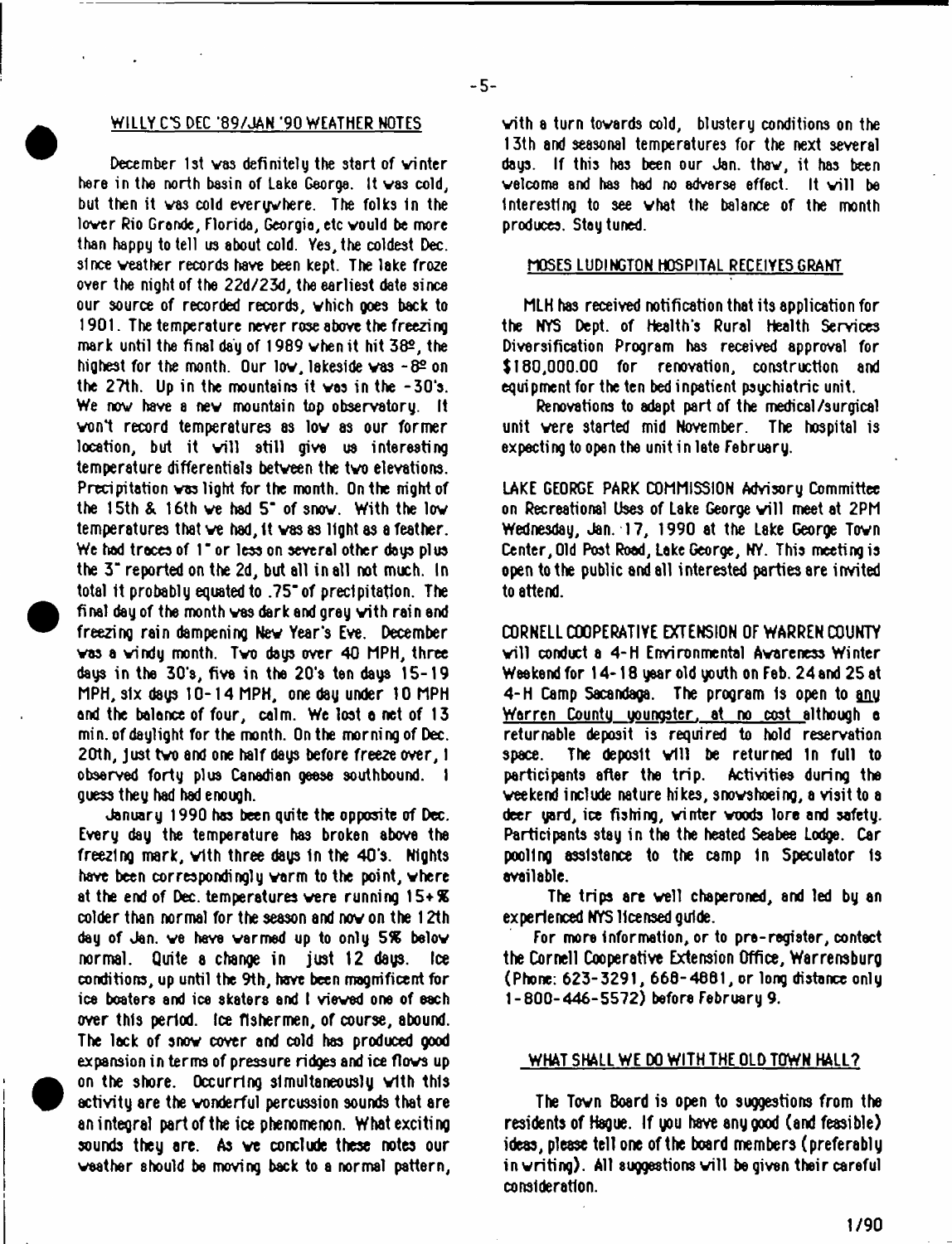# HAGUE WINTER CARMIYAL: JUST AROUND THE CORNER FEBRUARY 15 - 18

The Winter Carnival Committee is scurrying around again, putting all the details of the 25TH ANNUAL CARNIYAL together for 1990. The ad flyer is in production, and will appear in the Times of Ti the week of February 12th. Extra copies may be available as early as January 29, vith full details of the schedule of events included.

Changes? One or tvo: The chal nsav 8nd crosscut sav competition will be held Sunday instead of Saturday, this year. The Queen Pageant will be held at the Community Center on Thursday, February 15. Other evening fare will be held at the Fish and Game Club, including the clovn shov and youth dance on Friday night, and the dinner dance on Saturday.

We hope to expand on the fledgling ice volleyball tournament and snovtube races, so dig out your steady boots endsnovtubes and join in on Seturday afternoon at North Pond.

Kids games will be held again at the park on Saturday morning.

One of our goals Is to raise more money for the Beste Scholarship Fund, and bring it to a point vhere ve can avard scholarships from interest earnings and leave the capital alone to ensure the long-term viability of the fund. So, this may be a good time for anyone to make a donation to the fund. This year's receipients will be honored at the dinner dance on Saturday, February 17. Tickets will be available from Marion Frasier and at the Silver Bay General Store.

Volunteers are alvays needed on Carnival veekend, including flaggers, timers, go-fers, etc., so contact Dan Belden or Kathy Santanlello If you have some free ti me to give on Saturday or Sunday.

We look forward to seeing lots of people this year to help celebrate our SHYER ANNIVERSARY.

Let it snov, let it snov, let it snov... KS

## POSTER CONTEST WINNERS

The Hague Community Center Dedication Celebration Committee vould like to thank the folloving folks vho made posters for display in the center during the open house on December 16:

Adult Division - Robert Patchett, 1st place for his historic montage on Trout House Ylllage, entitled Xhanging Times."

Children's Division:

| Ages 5-7: 1st - Tavish Costello     |
|-------------------------------------|
| 2nd − Alison Rutkowski              |
| 3rd - John Costello                 |
| Honorable Mention - Lukas Frasier   |
| Ages 8-10: 1st - Jessica Frasier    |
| 2nd - Katie Rutkowski               |
| 3rd - Lindsay Frasier               |
| Ages 11-13: 1st - Perry Girard, Jr. |

Posters and ribbons are at the Silver Bay General Store, in case you haven't picked yours up yet.

#### "THE GREAT PENCIL CONTEST FOR SUMMER '90"

The Ticonderoga Heritage Museum Board of Trustees is sponsoring an exciting event vhich they invite all area people to participate In.

1. Purpose: a) to promote our Summer '90 "Paper and Pencil Festival", b) to invite members of the community to become involved and c) to find unusual items for our nev "Paper and Pencil" exhibit.

2. Rules: Contestants are asked to submit items In any or all of the folloving categories: a. oldest pencil; b. most unusual pencil; c. oldest eraser; d. most unusual eraser; e. oldest pencil sharpener; f. most unusual pencil sharpener; g. most interesting/un usual pencil collection.

Contestants may submit up to three (3) items in each category. A registration form must be submitted vith each entry. Anyone, Including those associated vith the Museum may take part in the contest. A panel of judges (community members) will select the winners. Winners will have their items displayed in the "Paper and Pencil" exhibit for summer '90 and will receive special recognition.

3. Timetable: The contest will run from January  $2$ , 1990 until March 30, 1990. Registration forms will be available by January 2.

4. Promotion: The contest will be promoted in Ticonderoga and areas from Glens Falls to Plattsburgh through media releases, photos of unusual entries, etc. A vindov display in a local store vill feature some of the entries, as veil.

WE INVITE YOU TO PARTICIPATE AND ENCOURAGE OTHERS TO, ALSO I

*In Lift,* it*•\* veap ti the thought of death; perhaps in death,* b \* t? // *weep at the thought of life.*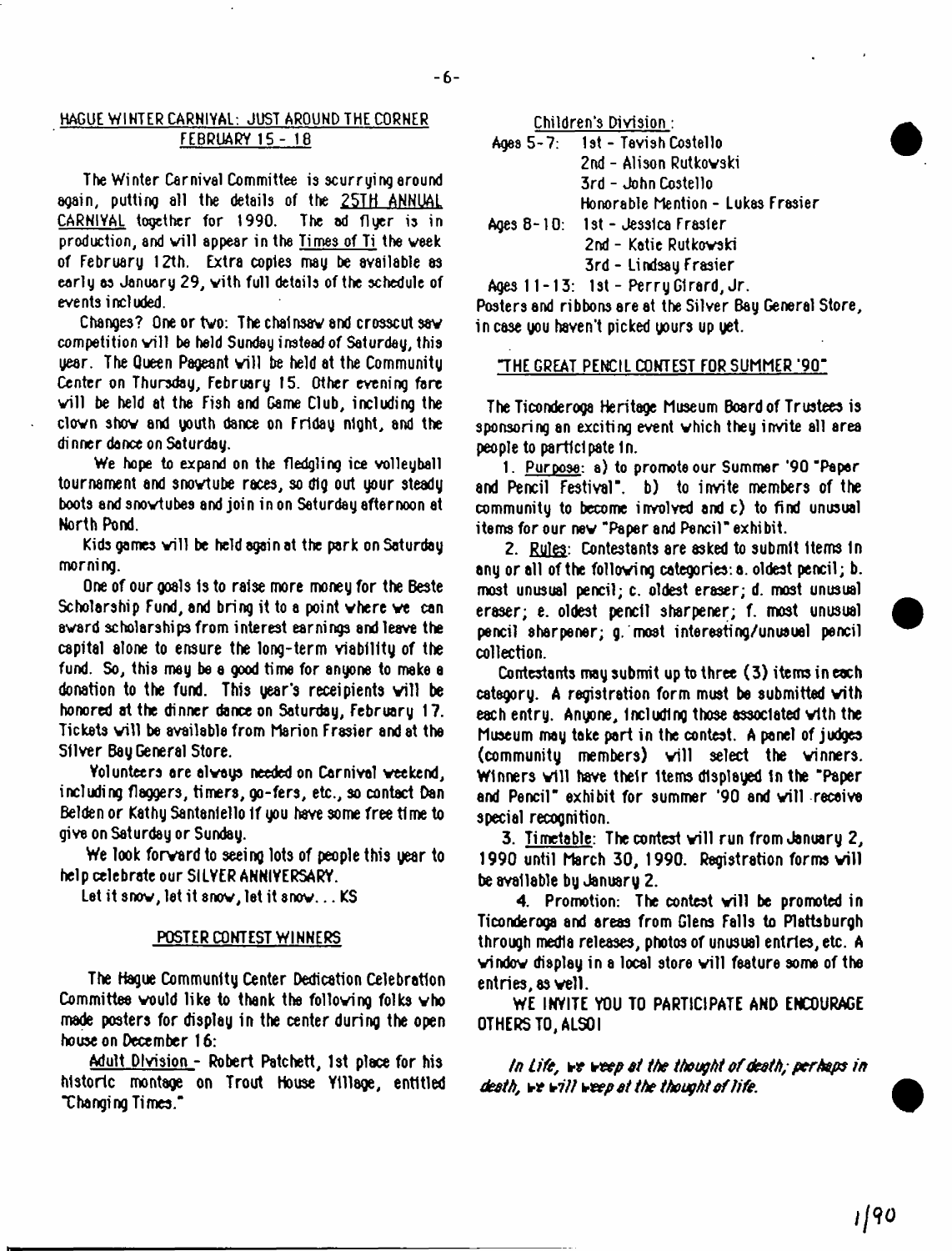## SQUNDIMGS

**•** 

<sup>•</sup>

 BORN - A boy, Thomas Arthur, to Virginia end Harvey Chalmers, Rockville, MD on December 17. Proud grandparents are Virginia and Arthur Chalmers, Friends Point.

 $-7-$ 

BORN - A girl, Abigail Elizabeth, to Kendall and Elizabeth Harmon, Sumter, SC. Proud grendperents ere Stuart and Mary Ann Harmon, Charlotte, NC and Silver Bay, NY.

MARRIED - Amy Jean McKee, daughter of Mr. & Mrs. James R. McKee, Hague, and Scott Douglas Merrill, son of Mrs. Jacqueline Trepanier and Rick Merrill, Ticonderoga on July 1 in the Episcopal Church of the Cross, Ticonderoga.

DIED - Ruth (Rising) Barnett, 81, Lake Shore Terrace, Hague, at Longvood, FL on January 6. Surviving are her husband, Hovard, son Peter, tvo brothers, Elton and Helder Rising, and three grandchildren. The family suggests that memorials may be mode to The Mary C. Beste Scholarship Fund, c/o Wilcox and Regan Funeral Home, Ticonderoga.

DIED - Charles W. Dority , 68, Nev Hague Road, on January 8 at Moses Ludington Hospital. He is survived by his vife, Ruth (Lander) Dority, tvo daughters, tvo borthers, one sister and tvo granddaughters.

DIED -Muriel Casey Plass, 76, Sabbath Day Point. Originally from Staatsburg, NY, she has resided vith her son for the past four years in SDP. Besides her son Peter she is survived by a daughter, Nancy and nine grandchildren.

KRISTIN FRASIER, daughter of William Frasier, and granddaughter of Mr. & Mrs. Clifford Frasier, Hogue, has been selected as a nev member of Outstanding High School Students of America (OHSA) and will be included in the prestigious 1989-90 OHSA directory.

# LOCAL BOATS FEATURED IN MAGAZINE ARTICLE

In the most recent issue of Nautical Quarterly (Number 48, Winter 1989), one of the feature articles about the Fay & Boven Engine Co. and titled ~The Engine Company Remembered for its Boats", shovs many local Lake George Fay & Bovens in its photographs. The cover is graced by "Aida II" ovned by Barbara and Bill Smith of Hague and is also shovn again vith the article. Silver Bay resident Jack Carney has several photos of his "Golden Arrow", as does Judy Larter, accompanied by daughter Jenny, in "Duchess."

The other boats shovn vere "Cocktail Betty', "Cygnet", and "Askenonta"---all from Lake Placid. The photography vas by noted marine photographer Benjamin Mendlovit2.

## TICONDEROGA HIGH HONOR ROLL

The folloving students from Hague have been listed on the Ticonderoga High School Honor Roll for the second marking period:

HIGH HONORS: Richard Belden, Treva Breisted, Lisa Cobb, Tony DeFranco, Carolyn Dykstra, Elizabeth DeFranco. SECOND HONORS: Richard Cobb, Tleah Gautreau, Chris Kuzienik, Michelle Waters. Congratulations to all of you!

## DEC. '89

A special thanks to snov men all. Who kept us moving merrily To shop & party, skate & ski Thru snov & cold and, Yerily, Were there vhen needed night & day With salt and sand & cheerful ways. ...HYS

#### ADIRONDACK WINDS TO PERFORM

The Adirondack Winds of Glens Falls, under the direction of Tom Booth, will perform at the Adirondack Community College, Bey Rd., Queenabury, on Sunday, January 28 et 2PM.

The band will perform works by Sousa, Bach, Dvorak and others. This promises to be an afternoon of great entertainment. There will be a small admission charge.

## INTERNATIONAL YOUTH ART EXCHANGE - 1989

THEME: MY COUNTRY. Sponsored by the International Arts and Culture Association, Inc.

An exhibition of exchanged vork from Egypt, Canada, Finland, India, Korea, Argentina, Mexico, Liberia, Taiwan, U..S., Nigeria, South Africa, Yenezuela (Margarita) and The Netherlands.

PLACE: Crandall Library Gallery, Glens Falls, NY

WHEN: Month of January

HOURS: Mon-Thurs,9AM-9PM; Fri-Set, 9AM-5PM;Sun. !2Noon-5PM

#### *\*\*\*\*\*\*\*\*\*\*\*\*\*\*\*\*\*\*\*\*\*\*\*\*\*\*\*\*\*\*\*\*\*\*\*\*\*\**

Girl Scout cookies are nov bel ng sold. Please say "yes" to the girls vho call on you. It is a very worthwhile organization and this is its only fund raiser. (Besides the cookies are really good!)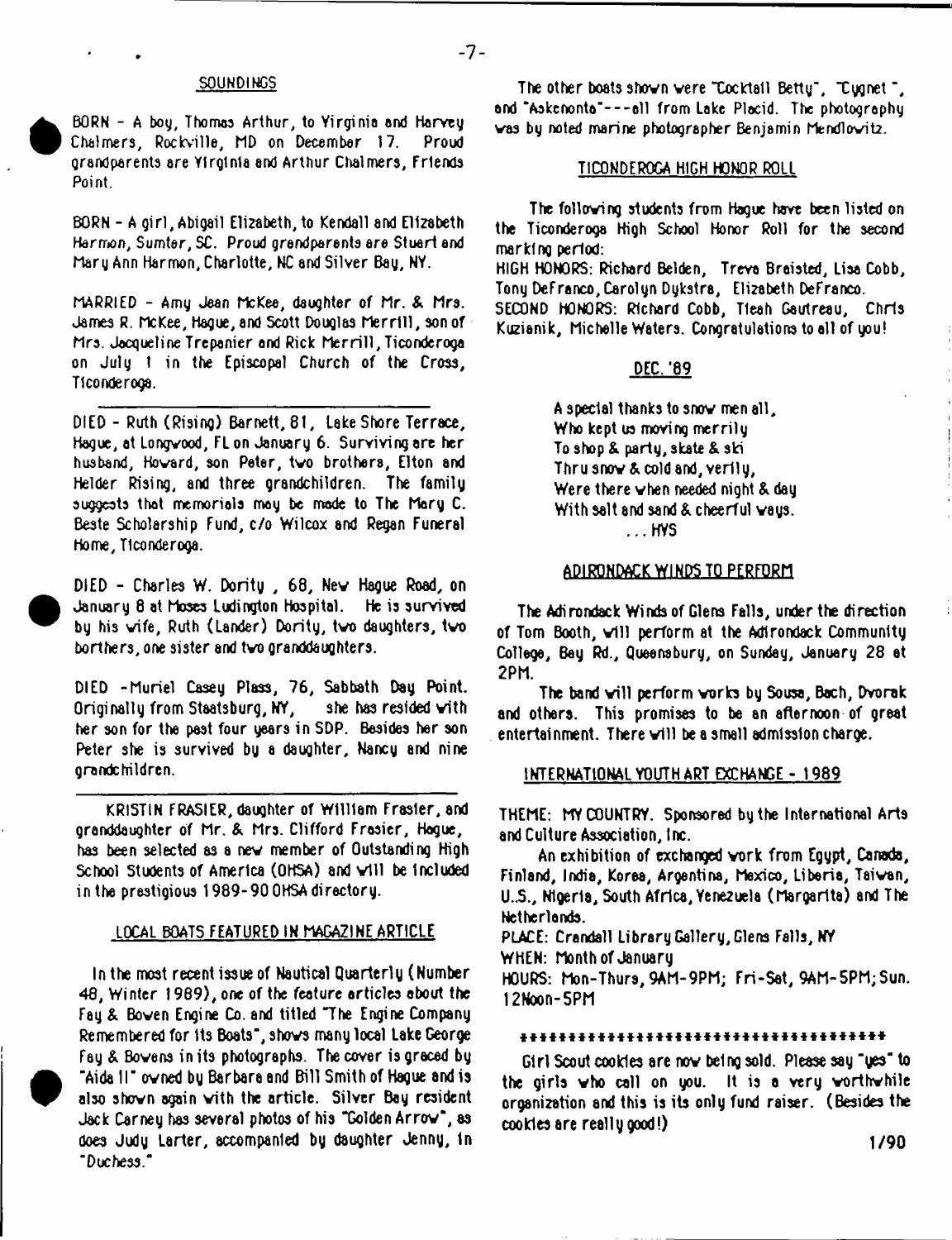## CALEHDAR OF EYENT5 FOR JANUARY/FEBRUARY 1990

Jonuaru

- 17 Sr. Cit. Bus to Glens Falls
- 17 Board of Education meeting THS 7:30PM
- 18 Carillon Garden Club 11AM Church of the Cross
- 19 Blood Pressure Clinic- Moses Ludington Hosp. 1 -2PM
- 23 Senior Citizens meeting Tovn Center 1:30PM
- 25 Zonl ng Board of Appeals 7:30PM
- 25 Special Tovn Board meeti ng- Bid openi ngs 6:30PM
- 28 Adirondack Winds Concert G.F. (see p7)

## 1989 MEMORY TREE LIST

The following names were added to the memory tree after publication of the December issue of The Haoue Chronicle.

Merle Anderson; Alfred Anderson; Bernice Anderson; Robert Anderson; Leroy Balcom; Edna Belcom; Owen Balcom; Leona Balcom; Ralph Balcom; Andrew Barnaby Sr.; Meirlda Barnaby; Joseph Barnett; Maggie Barnett; Lona Bartlett; Rev. Leonard Bass; James N. Bly; Bertha Bolton; Hanford Bolton; George Boyd; Elizabeth Boyd; Elfredia Butler; Bruce W. Carney; Lillian K. Carney; Harold Carpenter; Zella Carpenter; George Carter; Roland Carter; Ruth Carter; Edsal Case; Edward F. Cassidy; Irene Coveney; Emerson Decker; Mary Jane Decker; Gene.Denno; Ginger Denno; Marion Denno; Leslie Gayle Denno; Ray Denno; Westill Densmore, Louise Densmore; Samuel Eannace; Mildred Eddy; G. Daniel Evans; Rev. Robert 6. Field; Fred Fish; Charles Fish; Floyd Fish; Helena Fish; Myra Fish; Eric Fitzgerald; Anna Fitzgerald; George Fitzgerald; John Fitzgerald; Virginia Fitzgerald; James Fitzgerald; Lilly Fitzgerald; Robert Fitzgerald; Dorothy Foote; Angeline Frasier; Samuel R. Frasier; Richard S. Frasier; Alice Frasier; Lee Frasier; Veril Frasier; Vernie Frasier; Donald Frasier; Donna Frasier; Audrey Frasier; Stanley Frasier; Colleen Fuller; Louis Geils; Phil Gray; Louella Grimes; William Gustafson

THE HAGUE CHRONICLE is published monthly by volunteers and supported by contributions from its readers. Send news items to Editor Margaret Broderick, Box 215 and tax deductible contributions to PENNY BOLTON, Box 748, Hague, NY 12836.

#### Februaru

- 1 Planning Board 7:30PM. Hearings-7PM-Tovn Ctr
- 5 Fire Department meeting 7:30PM
- 7 Senior Citizens bus to Glens Falls
- 7 Chamber of Commerce 7:30PM Tovn Center
- 7 American Legion 7:30PM Legion Home
- 9 Ham & Salmon Dinner-Hague Baptist Church annex  $($ see p 1 $)$
- 15 Winter Carnival Queen's pageant Tovn Center (p6)
- 15-18 WINTER CARNIVAL vaakend
- 19 Presidents' Birthdags observed HOLIDAY

Archie Herrick; Gert Herrick; Jim Herrick; Erna Humberg; Gerald Hutchinson; Adelaide Igoe; Frank Igoe; Ethel Jackson; Henrietta Jordon; Riley Jordon; Wilbur Jordon; Richard Leonard; Otto LungsLras; Helen Lyon; William Lyon; Gino Maranghi; Ada May; Harry May; Frank May; Nellie May; Bill May; Laura May; George May; Mabel May; Elaine McKee; Beatric McCoy; Marie McCraw; Robert Meade; LJ. Megow; Kenneth Miner; RuLh Miner; Harry Moore; ' Gram\* Munger; Ada Ostrander; Annette Ostrander; Charles Ostrander; Edward Ostrander; Arthur Pagen; Mae L. Pagen; Kingsley Perria; Camille Pomponio; Kenny Porter; Louise Prentiss; Donald Robinson; Margaret Robinson; Milda Ross; Julia Ross; Wilford Ross; Carl Ruth; C. Howard Sanbort George Savage; Marion Shattuck; Forrest Shattuck; Charles Smith; Mabel Smith; Thomas 6. Smith; Frederick Spreeman; Marshall Stark; William Sullivan; Fluella Sullivan; Joseph Sullivan; Richard Tobin; Stanley Tumiensky; Jay Urice Sr.; Marguerite Urlce; Jeane Urlce; George Urice; Delores Ward; Alice Watts; Leon Wells; Myrtle Wells; Val H. Wilson; School tragedy in Newburg, NY. (113 names were published last month, making a total of 262 names, totalling \$428 for the Hague Ambulance Memorial Fund!

> BULK RATE U.S. POSTAGE PAID PERMIT NO. 3 HAGUE. NY 12836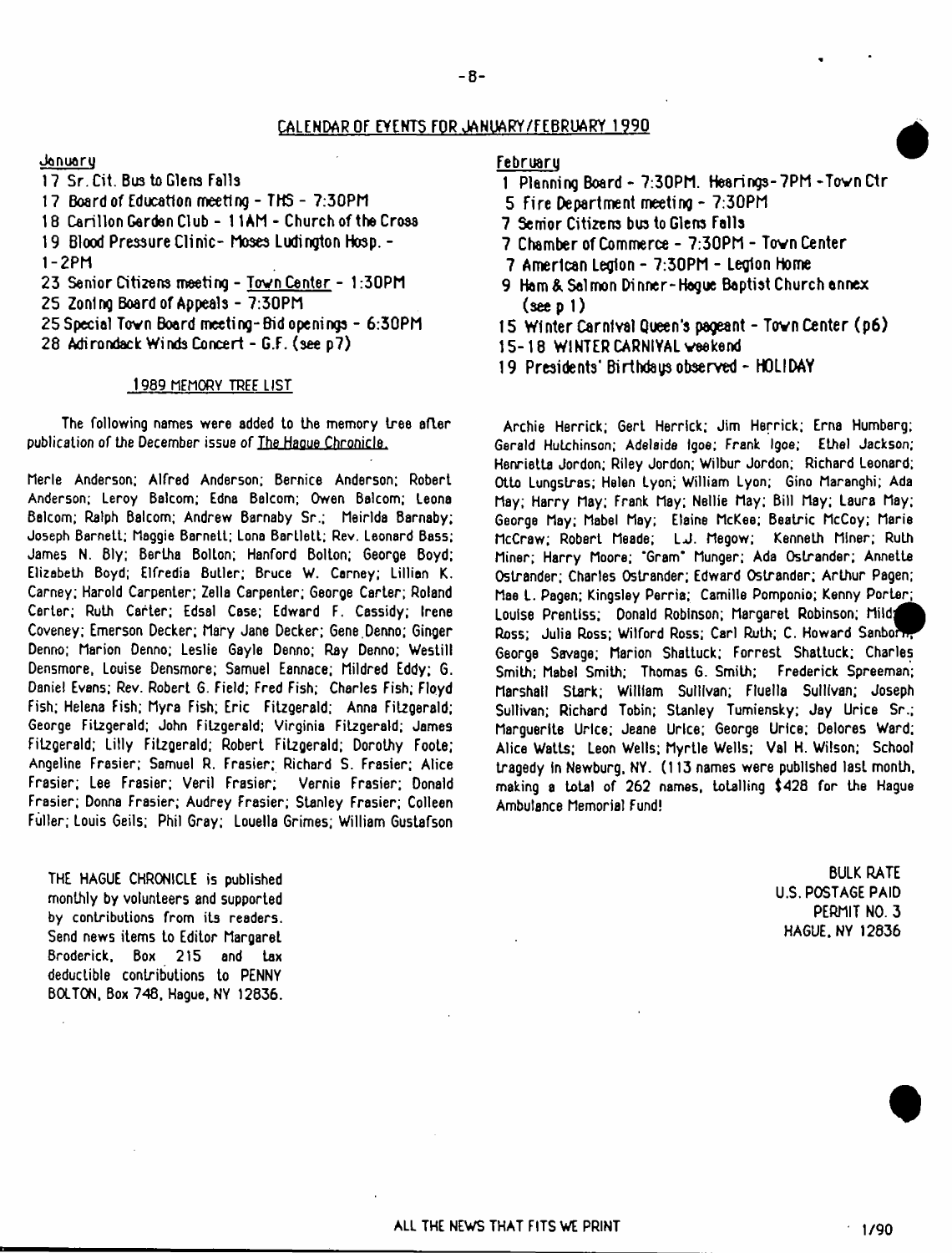# FOR YOUR INFORMATION 2000

 $\mathbb{Z}^2$ 

 $\bar{\beta}$ 

| ٠                       | LAKE GEORGE ICE                                                                         |              | "IN"<br>Ŀ       | "OUT" |             | RECORDS - 1901 to 1989      |            |                 |
|-------------------------|-----------------------------------------------------------------------------------------|--------------|-----------------|-------|-------------|-----------------------------|------------|-----------------|
| <b>YEAR</b><br>IN       | IN                                                                                      | <b>CUT</b>   | <b>CUT</b>      | YEAR  |             | IN                          |            |                 |
| <b>WATTS</b>            | <b>STICKNEY</b>                                                                         | <b>WATTS</b> | <b>STICKNEY</b> |       |             | <b>STICKNEY</b>             |            | <b>OUT</b>      |
| 1901<br>1/14            |                                                                                         | 4/16         |                 | 1943  |             | 1/5                         |            | <b>STICKNEY</b> |
| 1902<br>1/21            |                                                                                         | 3/31         |                 | 1944  |             | 1/2                         |            | 4/23<br>4/24    |
| 1903<br>1/19            |                                                                                         | 3/20         |                 | 1945  |             | 1/6                         |            | 3/28            |
| 1904 12/29 *<br>1905    |                                                                                         | 4/23         |                 | 1946  |             | 1/20                        |            | 3/28            |
| 1/5<br>1906             |                                                                                         | 4/21         |                 | 1947  |             | 1/13                        |            | 4/12            |
| 2/3<br>1907             |                                                                                         | 4/16         |                 | 1948  |             | 1/11                        |            | 4/3             |
| 2/3<br>1908             |                                                                                         | 4/23         |                 | 1949  |             | 2/3                         |            | 3/29            |
| 1/25<br>1909<br>1/18    | 1/31                                                                                    | 4/11         | 4/6             | 1950  |             | 2/8                         |            | 4/20            |
| 1910<br>1/5             | 1/14                                                                                    | 4/12         | 4/14            | 1951  |             | 1/31                        |            | 4/11            |
| 1911<br>1/5             |                                                                                         | 3/28         | 4/12            | 1952  |             | 1/28                        |            | 4/10            |
| 1912<br>1/7             |                                                                                         | 4/26         | 4/11            | 1953  |             | 2/17                        |            | 4/3             |
| 1913<br>2/13            | 1/22<br>1/16                                                                            | 4/20         | 4/12            | 1954  |             | 1/14                        |            | 4/10            |
| 1914<br>1/14            |                                                                                         | 3/24         | 3/27            | 1955  |             | 1/22                        |            | 4/11            |
| 1915 12/26 *            | 1/1                                                                                     | 4/24         | 4/22            | 1956  |             | 1/25                        |            | $4/12$ .        |
| 1916<br>2/11            | 2/16                                                                                    | 4/12         |                 | 1957  |             | 1/14                        |            | 4/9             |
| 1917<br>1/20            | 1/12                                                                                    | 4/15         | 4/19            | 1958  |             | 1/21                        |            | 4/11            |
| 1918<br>$12/30$ $\star$ | 1/1                                                                                     | 4/18         | 4/19            | 1959  |             | 1/9                         |            | 4/18            |
| 1919<br>2/11            |                                                                                         | 4/17         | 4/14            | 1960  |             | 2/5                         |            | 4/17            |
| 1920<br>1/4             | 1/6                                                                                     | 3/24         |                 | 1961  |             | 1/5                         |            | 4/9             |
| 1921<br>1/19            | 2/12                                                                                    | 4/17         | 4/20            | 1962  |             | 1/22                        |            | 4/13            |
| 1922<br>1/3             |                                                                                         | 3/21         | 4/8             | 1963  |             | 1/4                         |            | 4/15            |
| 1923<br>1/7             |                                                                                         | 4/12         |                 | 1964  |             | 1/7                         |            | 4/15            |
| 1924<br>1/28            |                                                                                         | 4/20         | 4/22            | 1965  |             | 1/15                        |            | 4/21            |
| 1925<br>1/12            | 1/9                                                                                     | 4/12         | 4/14            | 1966  |             | 2/27                        |            | 4/11            |
| 1926 12/30 *            | 1/16                                                                                    | 3/30         | 4/3             | 1967  |             | 2/7                         |            | 4/10            |
| 1927<br>1/9             | 1/3                                                                                     | 4/24         |                 |       |             |                             |            |                 |
| 1928<br>1/28            | 1/30                                                                                    | 4/7<br>4/8   | 4/8             |       |             | THESE FIGURES COMPILED FROM |            |                 |
| 1929<br>1/16            | 1/27                                                                                    | 4/11         |                 |       |             | RECORDS OF GEORGE O. COOK & |            |                 |
| 1930<br>1/17            | 1/19                                                                                    | 4/8          | 4/3             |       |             | RICHARD E. BOLTON           |            |                 |
| 1931<br>1/16            | 1/8                                                                                     | 4/10         |                 |       | <b>YEAR</b> |                             |            |                 |
| 1932                    | 2/29                                                                                    |              | 4/19            |       |             | IN                          | <b>OUT</b> |                 |
| 1933<br>2/26            | 2/14                                                                                    | 4/9          | 4/14            |       | 1968        |                             |            |                 |
| $1934$ 12/29 $\star$    | 1/19                                                                                    | 4/19         |                 |       | 1969        | 1/9                         | 4/3        |                 |
| 1935<br>1/14            | 1/5                                                                                     | 4/19         |                 |       | 1970        | 1/13                        | 4/13       |                 |
| 1936<br>1/25            | 1/29                                                                                    | 3/31         |                 |       | 1971        | 1/8                         | 4/19       |                 |
| 1937<br>2/2             | 2/4                                                                                     | 4/16         | 4/6             |       | 1972        | 1/9                         | 5/2        |                 |
| 1938<br>1/12            | 1/13                                                                                    | 4/1          | 4/2             |       | 1973        | 1/22<br>1/9                 | 4/29       |                 |
| 1939<br>1/27            | 1/23                                                                                    | 4/24         | 4/25            |       | 1974        | 1/18                        | 4/1        |                 |
| 1940<br>1/8             | 1/23                                                                                    | 4/30         | 5/2             |       | 1975        | 2/4                         | 4/13       |                 |
| 1941<br>1/15            | 1/10                                                                                    | 4/14         | 4/15            |       | 1976        | 1/13                        | 4/19       |                 |
| 1942<br>1/20            | 1/1                                                                                     | 4/5          |                 |       | $1977*$     | 12/28                       | 4/7        |                 |
|                         |                                                                                         |              |                 |       | 1978        | 1/19                        | 4/6        |                 |
|                         | *Denotes years                                                                          | lake         | froze<br>over   | in    | 1979        | 1/11                        | 4/12       |                 |
|                         | December of the previous year.                                                          |              |                 |       | 1980        | 1/31                        | 3/31       |                 |
|                         | Some records indicate that the lake did                                                 |              |                 |       | 1981        | 1/3                         | 4/10       |                 |
|                         | not freeze in 1919 & 1932. In 1919,                                                     |              |                 |       | 1982        | 1/13                        | 4/1        |                 |
|                         | records indicate that only the bays may                                                 |              |                 |       | 1983        | 2/10                        | 4/20       |                 |
|                         | have frozen over & that the ice went out                                                |              |                 |       | 1984        | 1/13                        | 3/23       |                 |
|                         | on either 3/24 or 4/12 depending on whose                                               |              |                 |       | 1985        | 1/17                        | 4/14       |                 |
|                         | records are used.                                                                       |              |                 |       | 1986        | 1/25                        | 4/5<br>4/5 |                 |
|                         | $12/27/13$ lake froze & ice went out. Re-                                               |              |                 |       | 1987        | 1/26                        | 4/7        |                 |
|                         | froze on $1/14/14$ .                                                                    |              |                 |       | 1988        | 2/7                         | 4/7        |                 |
|                         | In 1957 the lake froze on 12/25. The ice<br>Went out $\&$ lake froze again on $1/21/50$ |              |                 |       | 1989        | 2/6                         | 4/15       |                 |
|                         |                                                                                         |              |                 |       |             |                             |            |                 |

**went out & lake froze again on 1/21/58.**

 $\overline{\phantom{a}}$ 

**1990 12/23/89 - A NEW RECORD FOR EARLIEST LAKE FREEZE OVER!**

*PAf&i\*